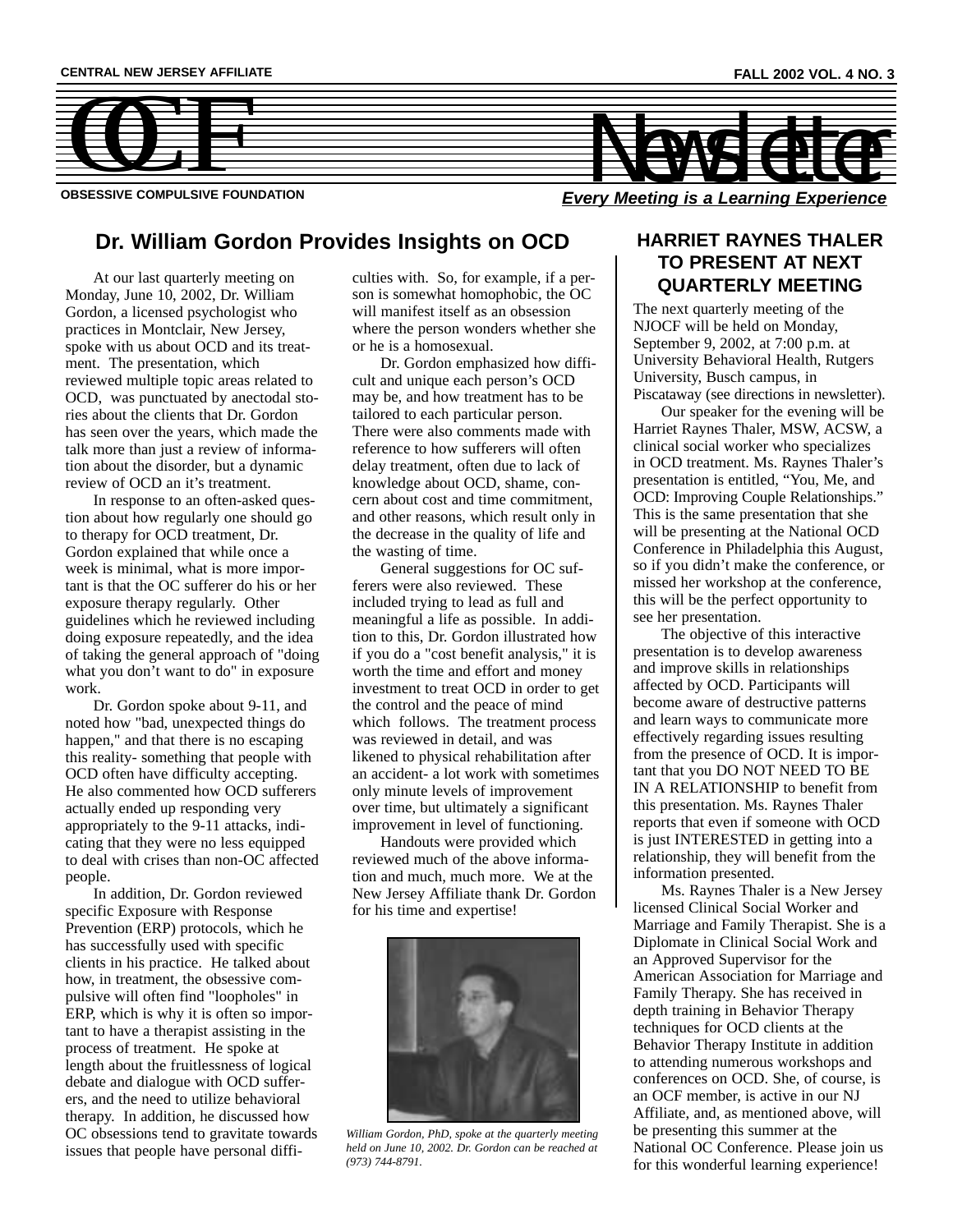# **PRESIDENT'S MESSAGE**

I hope this finds you all cool, comfortable, and focusing on planning to attend our 3rd Annual Brunch/Conference. It will be held at the Somerset Marriott Hotel on Sunday, October 20, 2002, from 10:00 a.m to 2:00 p.m.

Our past conferences have been huge successes and we are sure this third one will be even more enlightening!

Looking forward to seeing you at our next meeting on Monday, September 9, 2002.

# *SPECIAL THANKS*

 $\bullet$ 

 $\bullet$ 

 $\bullet$ 

 $\bullet$ 

 $\bullet$  $\bullet$ 

 $\bullet$  $\bullet$  $\bullet$ 

 $\bullet$ 

 $\bullet$ 

 $\bullet$  $\bullet$  $\bullet$  $\bullet$  $\bullet$ 

*Our sincere gratitude to Mr. Jeffrey McAleney, First Senior Vice President of RBC Dain Rauscher for his substantial gift.* 

*Many thanks to RBC Dain Rauscher Foundation for their matching gift donation.* 

*Once again we would like to extend our thanks to COSTCO of Bridgewater for their donation.*

*Thank you to all of the individuals who have given generously to the Affiliate.*

# **CONTACTS**

PO Box 9573 Fax: (203) 315-2196 New Haven, CT 06535

OCF Phone: (203) 315-2190

E-mail: info@ocfoundation.org Internet: www.ocfoundation.org

# \$\$\$\$\$\$\$\$\$\$\$\$\$\$\$\$\$\$\$\$\$\$\$\$

### *YOU CAN HELP...*

With production cost and postage rates climbing and our mailing list growing rapidly, we would like to mention that any voluntary contribution would aid us to keep this Central NJ Affiliate Newsletter going.

- Board of Directors

\$\$\$\$\$\$\$\$\$\$\$\$\$\$\$\$\$\$\$\$\$\$\$\$

# **Any Comments?????**

The staff of the Newsletter encourages all comments on our published articles. Also, any letters and articles, which you wish to submit for our publications, are welcome.

### **Disclaimer**

The information in this Newsletter should not be taken in lieu of proper medical and/or mental health professional services. The Board of Directors of the New Jersey Affiliate of the Obsessive Compulsion Foundation, as well as all other volunteers involved in the development and distribution of this Newsletter, do not endorse any particular viewpoint or information presented here. Again, nothing takes the place of proper medical/mental health professional services.

### **NJAOCF MISSION**

The Affiliate is a community of those who have an interest in Obsessive Compulsive Disorder and whose goals are:

- ! 1) To educate the public and professional communities about the disorder.
- ! 2) To support individuals afflicted and their significant others.
- ! 3) To support research into the causes and treatments of this disorder.

### **NJAOCF OFFICERS**

Ina Spero - President Dr. Allen Weg - Vice President, Newsletter Editor Jeanne Yarrow - Secretary Julian Spero - Treasurer Nicole Torella - Newsletter Editor

 $\bullet$  $\bullet$ 

 $\bullet$ 

 $\bullet$ 

-----<br>----

 $\bullet$ 

 $\bullet$ 

 $\bullet$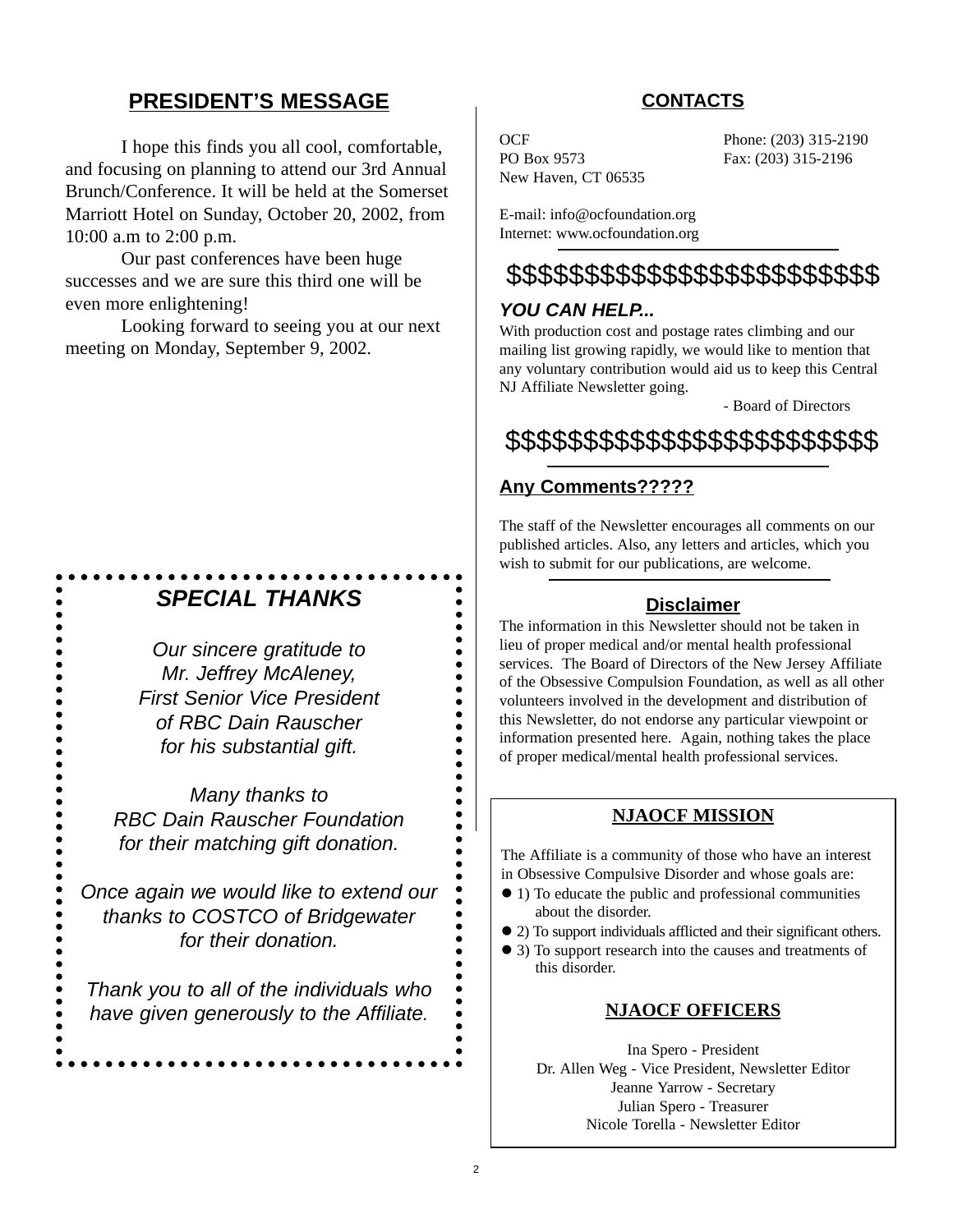# **The New Jersey Affiliate of the Obsessive Compulsive Foundation**  *presents our Third Annual Conference…*

# *"Freeing Your Child From OCD: Finding Your Way on the Road to Recovery"* **by Tamar Chansky, PhD**

plus *Parents of OCD Kids Panel*

# *Sunday, October 20, 2002*

Somerset Marriott, Somerset, NJ



*This program is being co-sponsored by Pfizer, a leader in the pharmaceutical industry. Their generosity has allowed us to keep registration fees low. All monies generated will go directly to fund the operating costs of our all-volunteer, non-profit organization.*

### *SCHEDULE*

| $10-10:30$   | Registration and Brunch                                  |
|--------------|----------------------------------------------------------|
|              | 10:30-10:45 Welcoming Remarks: NJ-OCF Board of Directors |
|              | 10:45-12:45 Dr. Chansky's Presentation                   |
|              | (includes break time)                                    |
| $12:45-1:45$ | Parents Panel, Dr. Weg, Moderator                        |
| $1:45-2:00$  | Closing Remarks, Ina Spero and Dr. Weg                   |
|              |                                                          |

### *OUR PRESENTER*

Tamar Chansky, PhD, is Director of the Children's Center for OCD and Anxiety in Plymouth Meeting, PA. Previous to this position, she was the Director of the Children's Program at the Agoraphobia and Anxiety Treatment Center in Bala Cynwyd, PA. Dr. Chansky has presented at dozens of workshops, many at the national level. She is the author of *Freeing Your Child From Obsessive Compulsive Disorder: A Powerful, Practical Program for Parents of Children and Adolescent*s, (Random House, New York, 2000).

### *PROGRAM*

This program is designed for both professionals and non-professionals. Following a full brunch, the program will be divided into two parts. First, Dr. Chansky will present, "Freeing Your Child From OCD: Finding Your Way on the Road to Recovery." This presentation is a review of the many strategies and ideas that parents can utilize in helping their OCD-afflicted children and adolescents. Clinical strategies, the roles of parents, mental health professionals, and school personnel, and the availability of other resources, will be reviewed.

The second part of the program will consist of a panel of parents of OCD-afflicted children and adolescents, who will each briefly speak about their experiences and then take questions from conference attendees. This will be moderated by Allen H. Weg, EdD, Vice President of NJ-OCF.

### *CEH Credits for Social Workers, Educators, and Nurses, pendind approval of NJ State Board of Social Work Examiners and NJ Department of Education*

### *REGISTRATION FORM*

Advance Registration (before 10/6/02) - \$40 Late/On-Site Registration - \$45 CEH Credits - Advance Registration - \$50 CEH Credits - Late/On-Site Registration - \$55 (Includes full brunch and refreshments)

| Daytime phone: () |  |
|-------------------|--|

237 Goat Hill Road, Lambertville, NJ 08530 Questions: Call Ina Spero (732) 828-0099 -----------------

### *DIRECTIONS*

Somerset Marriott 11 Davidson Ave., Somerset, NJ 08873 Phone: (732) 560-0500

### **From Route 287 - Traveling North:**

Take exit 10 (Rte. 527). Follow Route 527 North to the first traffic light and make a left onto Davidson Avenue. Hotel is 2nd building on the left, second driveway entrance. Hotel is adjacent to Garden State Exhibit Center.

### **From Route 287 - Traveling South:**

Take exit 10 (Rte. 527). At the bottom of the exit ramp, get immediately into the left lane, and make a left hand turn. Once you have turned left, go straight (bearing to your right - 527 North) to the first traffic light, and make a left onto Davidson Avenue. Follow above directions at this point.

#### **From NJ Turnpike:**

Take Exit 10 to Route 287 North directions above.

#### **From Garden State Parkway:**

Take Exit 129 to Route 287 North directions above.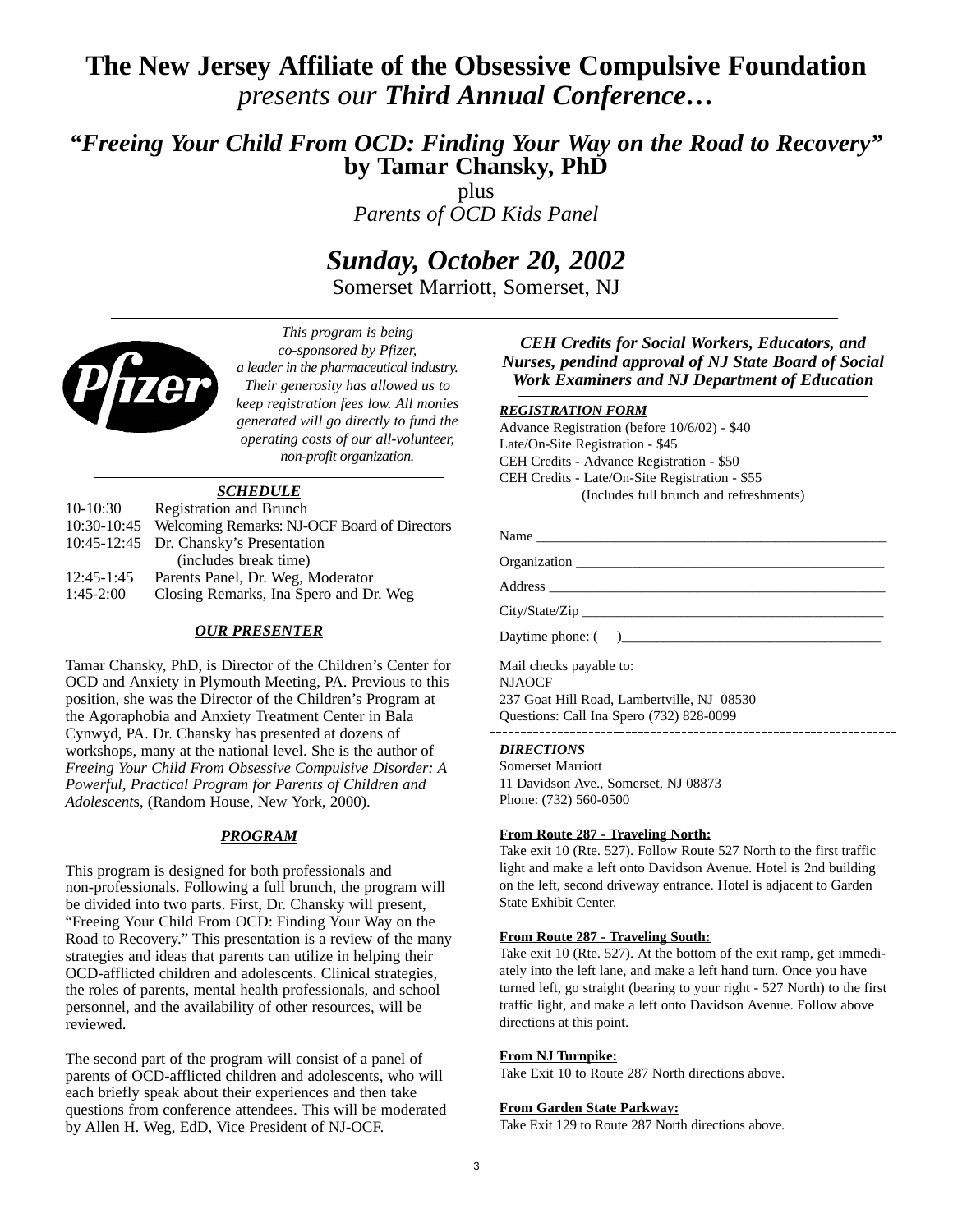### **Scrupulosity: When OCD Meets Religious Belief**

by *Joseph Springer, Ph.D.*

Obsessions come in many forms. For some, it is the thought that one has become contaminated or diseased. For others, it is the thought or urge to say or do something that is harmful or shocking to others. Still others may have the thought that something bad will happen unless they check or make sure that everything's OK. The list goes on and on. When obsessions involve thoughts, images or impulses that center around having sinned or offended God or someone else in some way, the term "scrupulosity" is often used. We now know that this is a form of OCD, however, people who appear to have suffered from scrupulosity have been written about for hundreds, if not thousands of years. A number of religious figures, including St. Catherine, St. Alphonsus of Liguori, St. Ignatius (the founder of the Jesuit order) and Martin Luther are widely believed to have had this form of OCD. Feelings of guilt, unworthiness and torment are associated with the obsessions, and the scrupulous individual may engage in behaviors, rituals or constantly seek reassurance to temporarily allay these feelings. However, any relief is short-lived, if at all, and the cycle continues. As one of my clients once remarked "Even if Jesus Christ Himself came down and told me that my sins are forgiven I wouldn't really believe Him."

Scrupulous individuals often constantly examine their behavior or thoughts in order to determine if they are guilty of any sins of commission or omission. They may return to confession again and again, as they are convinced that they forgot to confess a sin, that they had an impure thought shortly after their confession or that they did not correctly do penance. They may perform rituals or say prayers over and over again, as they worry that they didn't do it or say it exactly right. They may be convinced that they are going to Hell because of the blasphemous thoughts that force their way into their consciousness. Family and even clergy may become frustrated and exasperated over time, as no amount of reassurance, theological reasoning or even scriptural readings seem to have any lasting impact.

Some of my scrupulous clients have asked me "How do I know if I'm being scrupulous or simply being religious?" There are several aspects to answering this question. I first explain to my clients that religious practices can range from solemn to exuberant, but underlying true religious practice is a sense of joyousness and life-enhancement. Scrupulosity

involves no joy. Prayers and rituals are performed mechanistically rather than lovingly. The scrupulous individual engages in religious practices more because they feel they have to than because they want to. I then strongly suggest to my clients that they seek out someone that they will choose to trust as their spiritual advisor. Preferably, this is someone who is familiar with the client's religious tradition who can tell them when they're "over the edge" with their thoughts and practices. This may be a member of the clergy or a formal spiritual director, but it doesn't have to be. It should be someone who has some stability in their own life, who is willing to provide guidance, but who is not into trying to control others. A spiritual advisor should be willing to collaborate with a mental health professional, and recognize that scrupulosity is an illness that needs psychological and possibly psychiatric treatment. Ideally, they will know something about scrupulosity, or at least be willing to learn. Once someone decides to trust a spiritual advisor, they must put their faith in what the advisor says, even if it doesn't seem to "feel" right. I remember the one and only time I tried bungee-jumping. Intellectually, I knew that the set-up was safe, but as I stood at the edge of the precipice, part of my brain was screaming "Don't jump!" It took quite an effort to actually step off the ledge into air and feel myself plummeting downwards, but I had come to jump, and jump I did. I think it's the same thing with trusting a spiritual advisor. There will be a part of your brain that will be crying out "This is wrong!", but if you've made the decision to trust your advisor, then you need to stick to it. This is certainly easier said than done, but there is no other way.

Mental health treatment involves two main approaches, which may be used in conjunction with each other. A group of medications, called Serotonin Reuptake Inhibitors have been shown to be effective. The brand names of these medications are Prozac, Zoloft, Paxil, Luvox, Celexa and Anafranil. Another medication with the brand name Effexor is technically not classified as a Serotonin Reuptake Inhibitor, but it also acts on the brain neurotransmitter Serotonin, and appears to be helpful. These medications are often prescribed by a psychiatrist, however non-psychiatric physicians such as internists and general practitioners also commonly prescribe them. It's important to realize that these medications may take several months to work. The second approach involves a specific type of Cognitive-Behavioral Therapy (CBT), which incorporates Exposure and Response (or Ritual) Prevention. Briefly put, obsessions are deliberately activated, and the behaviors or responses that serve to reduce the ensuing psychological discomfort are not allowed to happen. With continued exposure, there is ultimately a reduction in discomfort. With scrupulosity, this may involve doing things such as deliberately saying a prayer incorrectly and not going back to repeat it, trying to think of blasphemous thoughts and not performing rituals to try to undue them, or not going to confession more frequently than one's spiritual advisor recommends, no matter how bad it feels. Needless to say, this type of treatment is difficult, and ultimately involves trusting not only your spiritual advisor, but also your behavior therapist. Although many people are treated with medication alone, the response is often partial. The Obsessive Compulsive Foundation has made the statement that treatment of OCD with medication alone and without CBT is only partial treatment.

Education about scrupulosity is also important, although insight and understanding alone will not produce change. One must actually do the exposure exercises. There are a number of excellent resources available. The book "Understanding Scrupulosity: Helpful Answers for Those Who Experience Nagging Questions and Doubts" by Rev. Thomas Santa provides excellent information on scrupulosity. Scrupulous Anonymous (founded by Father Santa) provides an excellent monthly newsletter that you can get through their website (www.liguori.org/newsletters/scrupanon.htm).

May the peace of the Lord be with you.

*Joseph Springer, Ph.D. is a licensed psychologist with a private practice in Manasquan. He is also an Associate Professor of Psychology at Georgian Court College in Lakewood. He may be reached at 732-223-7927.*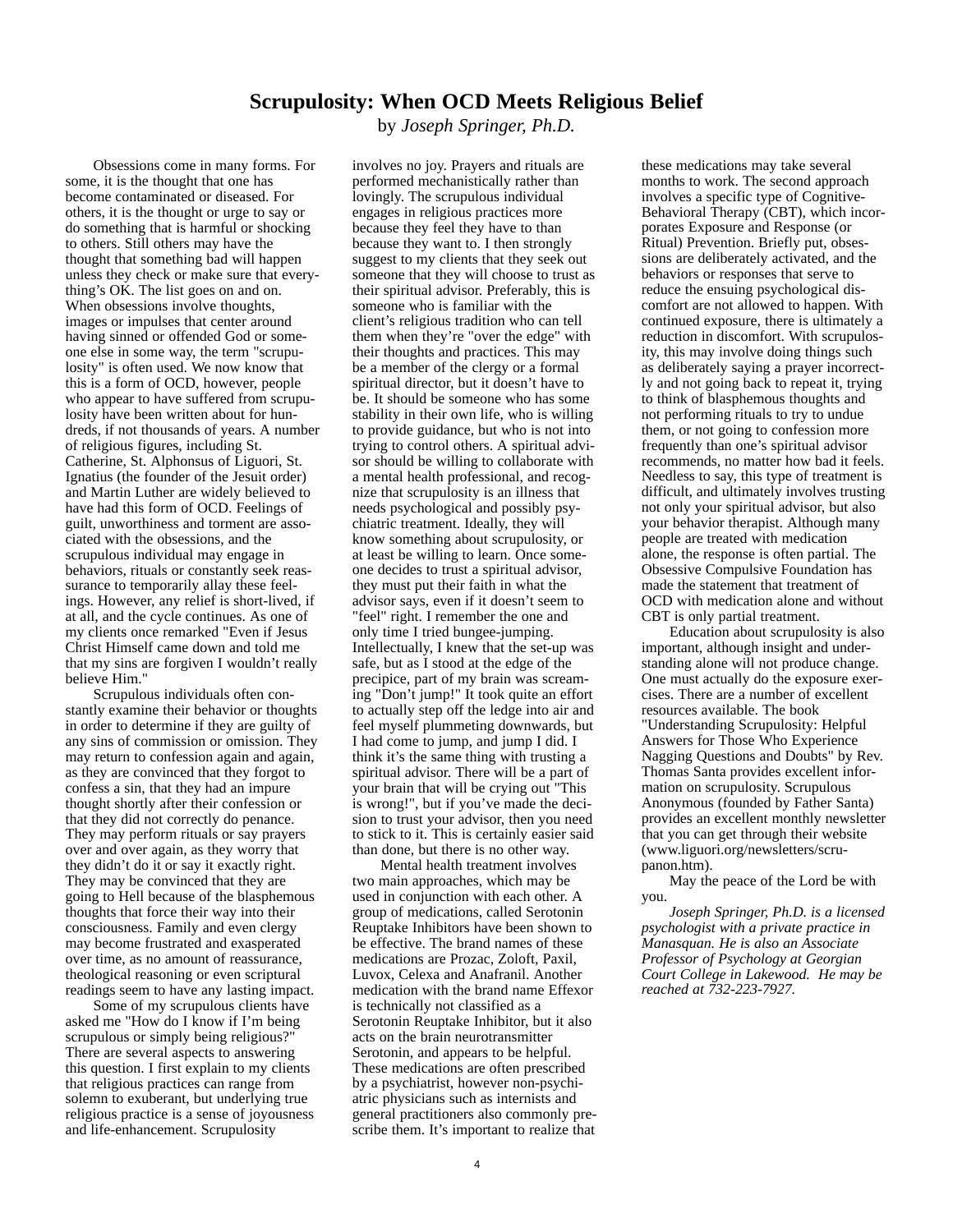# **Selling Cigarettes by Allen Weg, EdD**

If you are over the age of 35 you may remember an old TV advertisement for Salem brand of cigarettes. As was the case with most TV cigarette commercials of the time, the visuals were punctuated with beautiful outdoor scenes wherein sexy, young, attractive, and very healthy-looking men and women were seen engaged in wholesome, healthy activities like walking, biking and hiking, while smoking their cigarettes.

In this particular series of commercials, there was a running jingle that repeated itself over and over again throughout the commercial spot. It went, "You can take Salem out of the country but, you can't take the 'country' out of, Sa-lem." In the last few seconds of the commercial, that jingle repeated itself one more time, but it didn't run to completioninstead, you heard, "You can take Salem out of the country but-'" the singing and the music stopped, and all you then heard was the single tone of a triangle chime being struck.

The advertisers were ingenious. They knew that, by repeating the jingle, it would become "stuck" in our heads, but even better, if they left out the last few words of the jingle at the end of the spot, we would detect the void, and, in our own minds, complete the jingle, by saying to ourselves "…you can't take the country out of Sa-lem." In so doing, we had become more involved in the commercial, in fact, we had become a part of it! And as advertisers know, there is no better way to impact a consumer than to have them become a part of the commercial. (Remember those Yellow Page ads that you had to figure out before they gave you the answer at the very end of the spot?). That is why, if today you approach anyone over the age of 35 and say the first part of the jingle- they will immediately know, and probably say right out loud, the remainder of it, even though TV spots for cigarettes have been banned for more than a decade.

The Salem advertisers took advantage of a universal psychological principle known as the "Zeigarnik Effect," named after the researcher that discovered it. Essentially, it states that if something familiar is presented to us, but it is missing a piece, we will make an attempt to complete it. If you see a line, for instance, that is curved almost all the way around so that it's beginning approaches it's end point, but doesn't quite touch it, your mind will attempt to "close" the line to form a circle. In fact, you would most probably describe the line in Figure 1 as an "open circle," as opposed to a curved line, even though, by definition, this figure is NOT a circle, as it does not go completely around.



This effect plays a very important part in the obsessions and resulting compulsions in OCD. While this is true for most manifestations of the disorder, including those like washing, cleaning, and checking, it is most evident in the

problem of ordering and arranging. People with OCD have an extremely difficult time tolerating when things are not "complete." It is the need to "tie things up into a nice package with a bow" which drives the compulsive behaviors characteristic of OCD sufferers.

Here, once again, OCD has taken a relatively common and benign human tendency, and exaggerated it until such a point that it interferes with the capacity for proper daily functioning, characteristic of a psychiatric symptom. This indeed may make add to the difficulty that clients sometimes experience when they complain that they are not sure whether their compulsive drive is within normal limits or truly an OCD symptom. As always, however, the distinguishing characteristic is the inability to decide NOT to engage in the compulsive behavior.

*Dr. Weg, Vice President of the OCF New Jersey Affiliate, runs an independent practice called Stress and Anxiety Services of New Jersey in the East Brunswick are. He can be reached at 732-329-1378, or see his website at www.StressAndAnxiety.com.*



*NJOCF President, Ina Spero, informs the crowd of over 40 at our quarterly meeting about the upcoming National OCF Conference on August 9-11, 2002, and the NJ OCF Annual Conference on October 20, 2002. Allen Weg, EdD (center) and Jeanne Yarrow (left) look on.*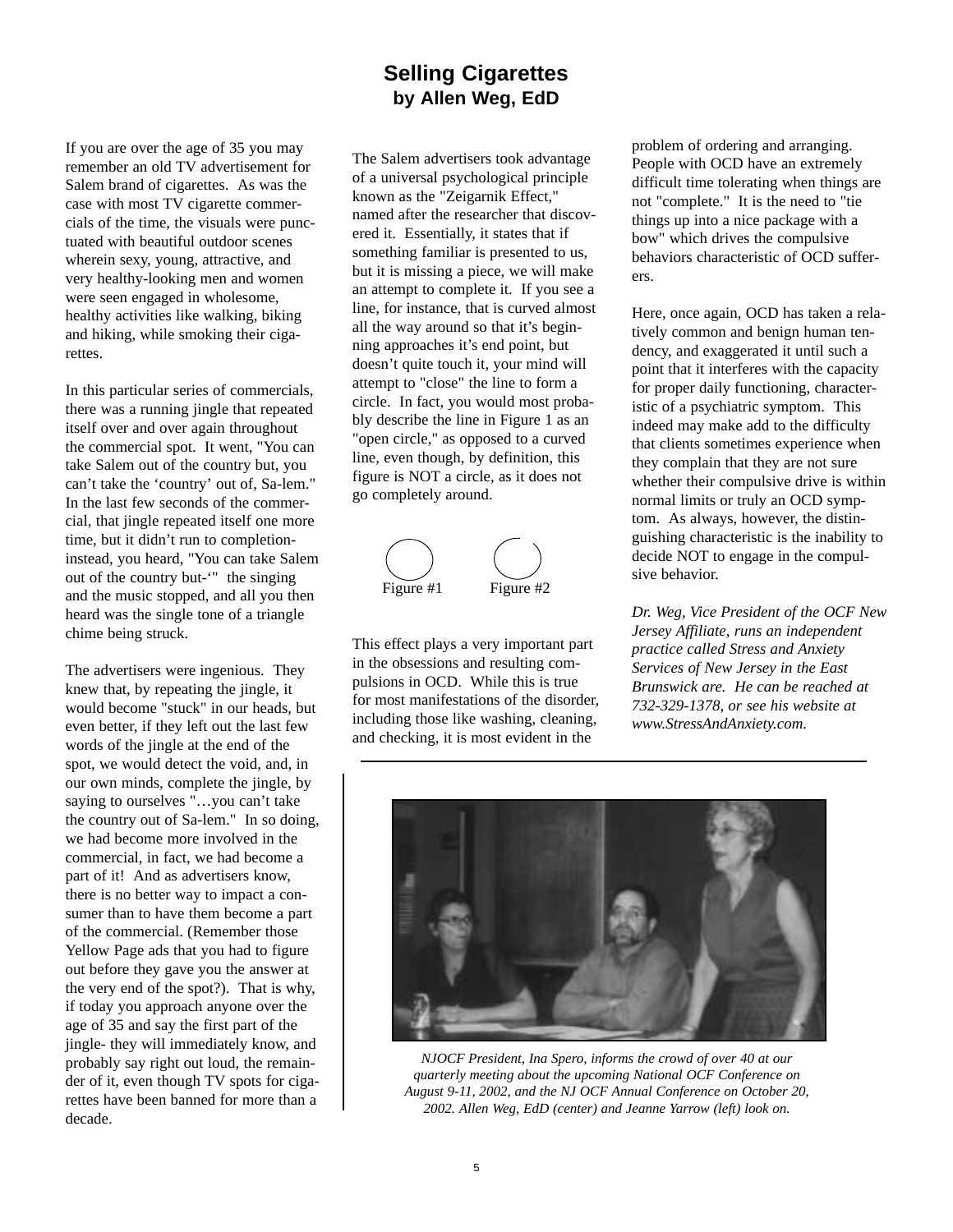# **FROM THE MAILBAG...**

It has been a while since I really looked at it. It's been sometime now since I really tried I have pushed hidden back into some place And kept it way from peering eyes I have made it a nuance Something that happens as part of my day But with each turn around A piece of me loses its bay I'll try harder the next time These words said so often to my heart Do the best that you can girl Just get on through this next part Sometimes it is really easy Sometimes it gets the best of me But, most of time I say just a little won't hurt I have fallen into complacency Let's coexist and be neighbors Better yet, let's occupy the same bed We can take turns being afraid We can continue to pretend The charade of a normal life A place that I like to be Seems so warm and sunny to those Who take a quick glimpse at me But it's those who stare for a while And really look into my eyes Myself as I look into the rear view mirror Waiting for the horrible site I stare at the vision behind me Did I do or did I do not what I fear No one is eve there to answer Except the visions in my mind appear Go back and remember the situation As one that may make me the one The person who caused that accident The horror of the hit and run At times I can not escape it I let it drive shotgun Pop a pill each evening Pretending it will get it all done Therapy has been a roller coaster I talk and I do not hear I do not listen to myself As the answer is really quite clear Afraid to do my homework Afraid of what will be Becoming the OCD I am testing the patience of those who watch I too wait to really see

If I get the ounce of courage To reclaim my personality I talk up a good fight Appear to have some control Calm is my voice while calling But inside frightened and alone These crazy things I do All of the actions that I take Has weaved its way into work and home Has made life hard to make I have pushed aside my own reality I have gotten lost in the chase I have grown quite comfortable With this current mental state The courage it comes and goes The want seems less likely so Somehow I need to get back and fight Somehow I need to let it go Response and Prevention My ticket to a renewed life Assisted by my medication Should help me win the fight So, dear heart please listen Hear the words that I say Make an honest attempt At chasing the OCD away Remember the goals you had set Long before this came your way Regain the life you once had And don't label yourself insane Stop all that self pity The tears for that long lost place Put that energy into fighting This stranger who had invaded my precious space.

- *Anonymous*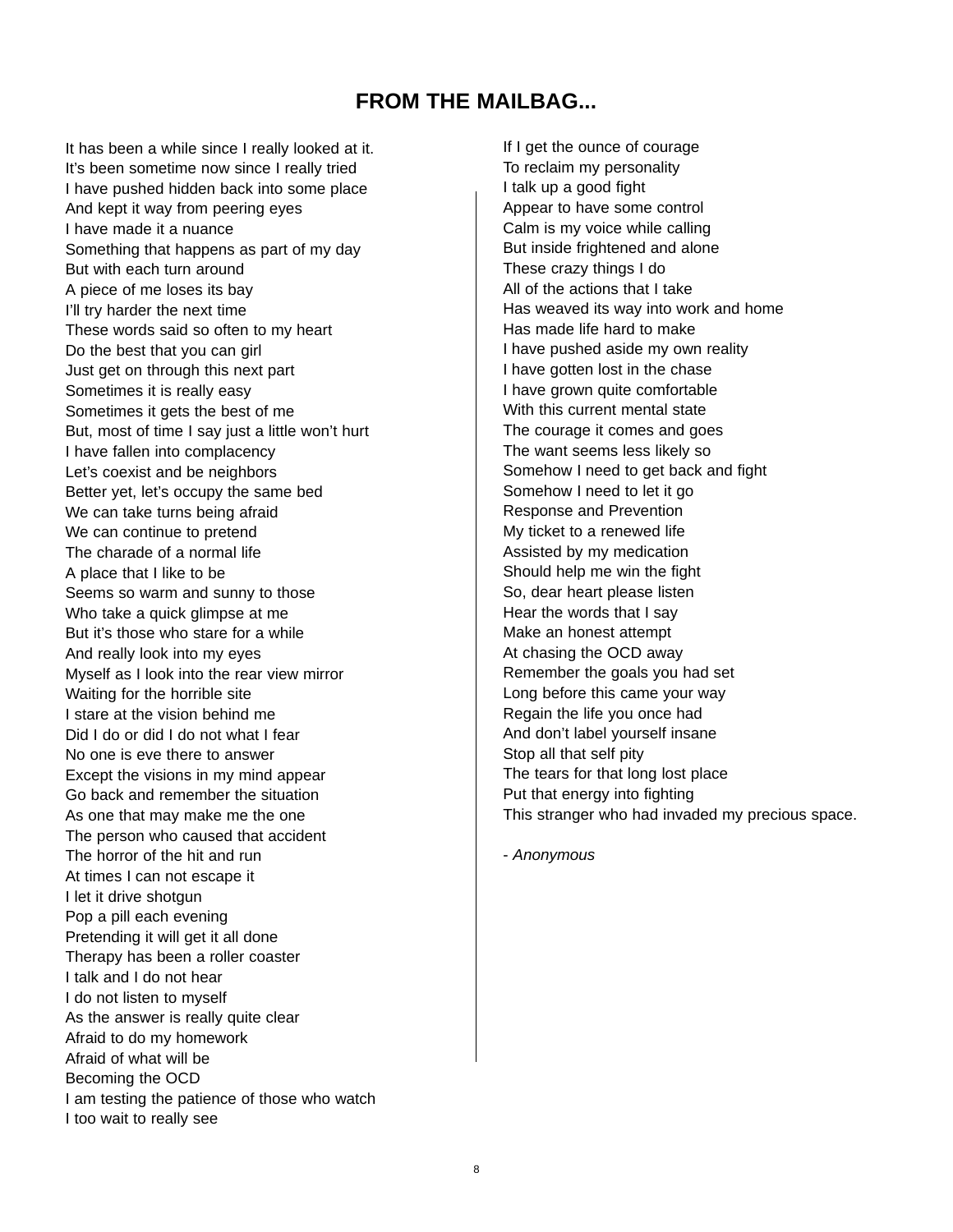# **WANT TO HAVE A SUPPORT GROUP IN YOUR AREA? WE CAN HELP!**

If you look at the back of this Newsletter, you will see that there is only a small handfull of support groups for OCD around the state. It is one of the goals of NJAOCF to help create more of these groups. We at NJAOCF recieve several phone calls every month asking for support groups in areas of New Jersey where there are none. Northern counties and southern counties are especially devoid of groups.

If you are interested in having a group in your area, we can help. Here's how:

1)If you want to have a group, you need to find a place to meet. Local churches, synagogues, libraries, high schools, hospitals, and community mental health centers are good places to find free rooms. If you say you will be working with the NJ Affiliate of the OC Foundation, it might also give you some "clout."

2)Determine the day and time- this will in part be determined by room space availability- no more than twice a month is needed, and once a month is often a good place to start. An hour and 15 minutes or an hour and a half is usually the length.

3) Contact us. Call Ina Spero at 732- 828-0099. We can put your name and contact number on our website and in our Newsletter. We will announce the formation of your group at our quarterly meetings. We will help to put out the word. You can also do your part by letting local mental health professionals and facilities know about the group (sometimes this means going door to door with a flyer). Decide whether this is a group only for adults, only for sufferers, or open to everybody- we reccomend the latter- friends, family, and children with OCD.

4) Once you have a minimum number of people- 5 is enough to get started, let us know. We will give you some guidelines about how to run the group, provide you with handouts that you can give to members of the group, and answer questions that you may have regarding the mechanics of how to facilitate group discussion.- Don't worry if you've never done anything like this before. We will "hold your hand" in the early phases of the group until you feel more comfortable. WE ARE HERE TO HELP!

5)If you have any questions of a clinical nature regarding running or forming a group, you can phone Dr. Allen Weg at 732-329-1378.

# **OCD SUPPORT GROUP ATLANTIC COUNTY AREA**

To all who suffer from Obsessive Compulsive Disorder, you are invited to attend a meeting once per month on the last Thursday night at 7:30 p.m. We will meet at the Bacharach Institute for Rehabilitation Conference Room in Pomona, NJ. The Institute is located in the same building as the Atlantic City Medical Center, Mainland Division, which is at 61 W. Jimmie Leeds Road and can easily be found by following the blue "H" signs (Hospital) on the White Horse Pike, which is also Route 30. Use the main entrance to the hospital and take the right corridor to the end. Make a right and then the 2nd left. The Conference Room is about 50 feet ahead on the right. We expect to have guest speakers from time to time, but mostly it will be a gathering of people who, like you, suffer from OCD. The dress is casual, the format is informal,

and no one is expected to share if they choose not to do so. You may come and just listen to others, if you wish, and you may bring a relative, if desired. Please contact Wayne at (609) 266-3666 with any questions.

# **LIVE NEAR ASBURY PARK? READ BELOW!**

A woman in Asbury Park is interested in starting a new OCD support group. Her name is Amy and she is trying to gather enough interested OCD sufferers to start having regular meetings. If you are interested in joining Amy in establishing a support group in the Asbury Park area, please call (732) 897-9114 any evening between 6:00 p.m. and 9:00 p.m.

# **Update on the Howell, NJ OCA Group**

Back in our Spring 2002 Newsletter, we placed a notice at the request of "Ron" to help formulate an OCA group in Howell. He writes to us the following…

"I just wanted to let you know that our Howell OCA group is 3 months old and we have a core group of about 7 people (It's truly amazing!!) So it happened.

"In the next Newsletter, would you kindly update the group start information with the time (8 pm to 9:15 pm) and please put Ron as the contact name. I hope the group continues to grow and I will keep you updated with our progress…Thanks so much for helping to make this possible!"

Again, you can reach Ron at 732-942- 6584. Here is just another example of how people can use this Newsletter to make things happen in their OC community!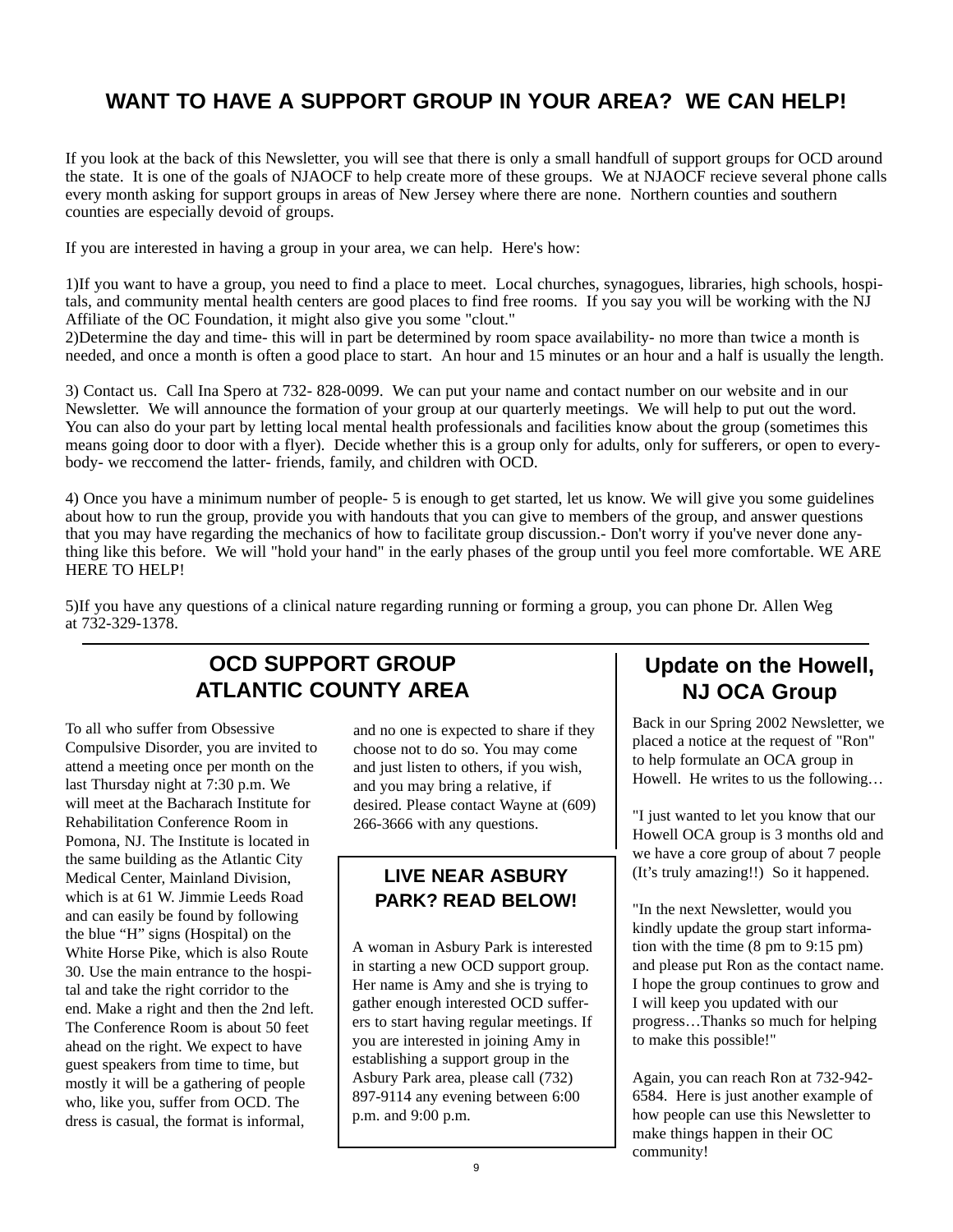# **WAYS TO SUPPORT NJAOCF**

# **NJAOCF VIDEOTAPES**

We videotape our annual conferences and the speakers from our quarterly meetings, and provide copies of them to anyone interested. All moneys charged are pumped back into NJAOCF to help defray the costs of the organization. The following are videotapes now available for purchase and pickup, or delivery:

| "Red Flags, Relapse, and Recovery,",<br>Jonathan Grayson, PhD                                                         | \$15.00 |
|-----------------------------------------------------------------------------------------------------------------------|---------|
| "Families and OCD: How to Coexist,"<br>Elna Yadin, PhD                                                                | \$15.00 |
| "Flying Towards the Darkness",<br><b>NJAOCF First Annual Conference:</b><br>Parts 1 & 2 (combined discount price)     | \$25.00 |
| "Flying Towards the Darkness"- Part 1 only,<br>Allen H. Weg, EdD,<br><b>NJAOCF 1st Annual Conference</b>              | \$15.00 |
| "Flying Towards the Darkness"-<br>Part 2 only: The OCD Panel<br><b>NJAOCF 1st Annual Conference</b>                   | \$15.00 |
| "Generalized Anxiety Disorder and OCD",<br>David Raush, PhD                                                           | \$15.00 |
| "OCD Spectrum Disorders",<br>Nancy Soleymani, PhD                                                                     | \$15.00 |
| "Living With Someone With OCD",<br>Fred Penzel, PhD<br>Part I- NJAOCF 2nd Annual Conference                           | \$15.00 |
| "The OCD Kids Panel"<br>Part II- NJACOF 2nd Annual Conference                                                         | \$15.00 |
| NJAOCF- 2nd Annual Conference<br>Parts I and II (combined discount price)                                             | \$25.00 |
| "Panic and OCD", Allen H. Weg, EdD                                                                                    | \$15.00 |
| "Medications and OCD", Dr. Rita Newman                                                                                | \$15.00 |
| "OCD", Dr. William Gordon                                                                                             | \$15.00 |
| Add \$3.95 each for S & H: _______@\$3.95 ea                                                                          |         |
| Your Total cost:                                                                                                      |         |
| Send check or money order, made out CNJAOCF, and mail to:<br>CNJAOCF, 60 Mac Afee Rd, Somerset, New Jersey 08873-2951 |         |

Questions? Call Ina Spero at 732-828-0099

Name \_\_\_\_\_\_\_\_\_\_\_\_\_\_\_\_\_\_\_\_\_\_\_\_\_\_\_\_\_\_\_\_\_\_\_\_\_\_\_\_\_\_\_\_\_\_\_\_\_

Address \_\_\_\_\_\_\_\_\_\_\_\_\_\_\_\_\_\_\_\_\_\_\_\_\_\_\_\_\_\_\_\_\_\_\_\_\_\_\_\_\_\_\_\_\_\_\_\_

City \_\_\_\_\_\_\_\_\_\_\_\_\_\_\_\_\_\_\_\_\_\_\_\_ State \_\_\_\_\_\_ Zip Code\_\_\_\_\_\_\_

Phone number

# **2003 ENTERTAINMENT BOOKS ON SALE NOW!**

The NJAOCF is now taking orders for the new 2003 Entertainment Book. You will save with **"Two-for-One"** and 50% off discounts at hundreds of great names you know in your area.

|          | Restaurants        |  |
|----------|--------------------|--|
| Shopping |                    |  |
|          | <b>Attractions</b> |  |
| Movies   |                    |  |
|          |                    |  |

Car Rentals

**Travel** Hotels Golf

**UP TO 50% SAVINGS** on all the things you do! *All for only \$30!* 

### *"Entertainment" - The book that pays for itself!*

2003 Entertainment Books will be available for purchase at our Third Brunch/Conference, but to purchase one right now, please contact Ina Spero at (732) 828-0099.

No matter where you live in NJ, there is an Entertainment Book just for you! They're specifically designed to give you the most convenient opportunities to save on dining, sports, theater, movies, travel, and more -- right in your area.

### **NORTH JERSEY #52 - \$20**

Bergen and Passaic Counties, the Hudson County and Waterfront, and surrounding areas.

### **NORTH JERSEY #26 - \$20**

Essex, Hudson, and Union Counties, highlighting eastern Morris County and surrounding areas.

### **NORTH JERSEY #93 - \$30**

Morris, Sussex, Warren, Northern Hunterdon, Northern Somerset Counties and surrounding areas.

### **CENTRAL NEW JERSEY #48 - \$30**

Middlesex, Somerset, Hunterdon, and Southern Union Counties and surrounding areas.

### **CENTRAL NEW JERSEY #94 - \$30**

Monmouth, Ocean, Mercer, Southern Middlesex Counties and surrounding areas.

### **SOUTH JERSEY #76 - \$30**

Cape May, Atlantic, Burlington, Camden, Gloucester, Salem, and Cumberland counties.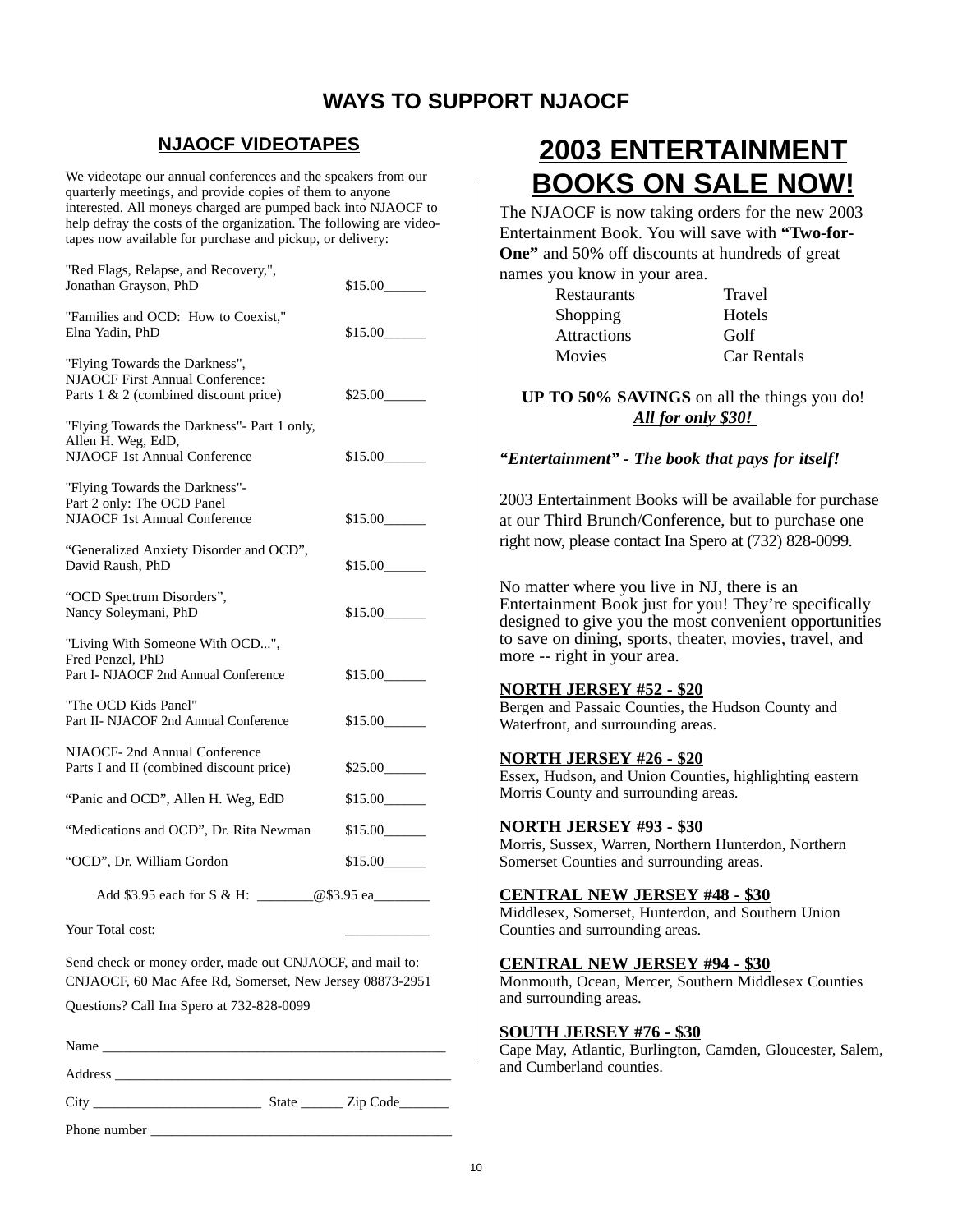## **DIRECTIONS AND MAP**



### **LOCATION FOR NEXT QUARTERLY MEETING!!!**

Our next quarterly meeting, which will take place on *Monday evening, Sept. 9th, at 7:00 p.m*. The location is: **University Behavioral Healthcare Center (UBHC), Room D201 on the Rutgers University Busch Campus in Piscataway, New Jersey.** The actual address is **671 Hoes Lane**.

### **From the South Via the New Jersey Turnpike:**

Take exit 9- New Brunswick/Rutgers University to Route 18 North. Follow past New Brunswick, and across the Raritan River. As you cross the bridge, stay in the left lane to make a left onto River Road. Go ½ mile to second light, and turn right onto Hoes Lane. Follow directions from Hoes Lane below.

**From Route 1, traveling North or South:** Take Route 1 to Route 18 North, follow directions above.

**From Route 130, traveling from the South:** Take Route 130 North to Route 1 North- follow directions above.

### **From the Garden State Parkway North and South, and from the north taking the NJ Turnpike:**

Take the GSP North to exit 127, or GSP South to exit 129, and get off for I-287 North. Or, take the New Jersey Turnpike, traveling South to exit 10 and

get off for I-287 North. Take I-287 North to the Bound Brook/Highland Park Exit, turn left at the end of the exit onto River Toad. At the third traffic light (about 3 miles), turn left onto Hoes Lane. Follow Hoes Lane directions below.

### **From 287 Northbound:**

From the Bound Brook/Highland Park Exit, turn left at the end of the exit onto River Road. At the third traffic light (about 3 miles), turn left onto Hoes Lane. Follow Hoes Lane directions below.

### **From 287 Southbound:**

From exit 9, Bound Brook/Highland Park exit, turn right onto River Road. At the third traffic light (about 3 miles) turn left onto Hoes Lane. Follow directions for Hoes Lane below.

### **From Hoes Lane:**

Go about a mile to a sign for UMDNJ: a short distance later is a sign for Robert Wood Johnson Medical School. Continue about 500 feet more. UBHC will be on your right, but turn left and enter Parking Lot B. Walk back across the street to UBHC, pass the small glass door entrances, and proceed to the main double glass door entrance; ask the receptionist how to get to Room D201.

# **You And Your Family Can Help Us Understand What Causes Obsessive-Compulsive Disorder**

There is a new study underway about the genetic nature of obsessive-compulsive disorder. The researchers are seeking families who have several members with OCD. The study involves an interview and collection of a blood sample, and this can take place in your home. Contact Jessica Page, Psy.D., at the New York State Psychiatric Institute to see if you are eligible to participate. Individuals who are eligible may qualify to earn \$50. Phone: 212-543-5355. Email: pagejes@pi.cpmc.columbia.edu. Mail: NYSPI, Unit 69, 1051 Riverside Drive, New York, NY 10032. All information is confidential; however, information submitted by email may not be entirely secure.



*Dr. Jessica Page spoke about a genetic study currently underway at NY State Psychiatric Institute. For more information, see above article, and contact Dr. Page at (212) 543-6509.*